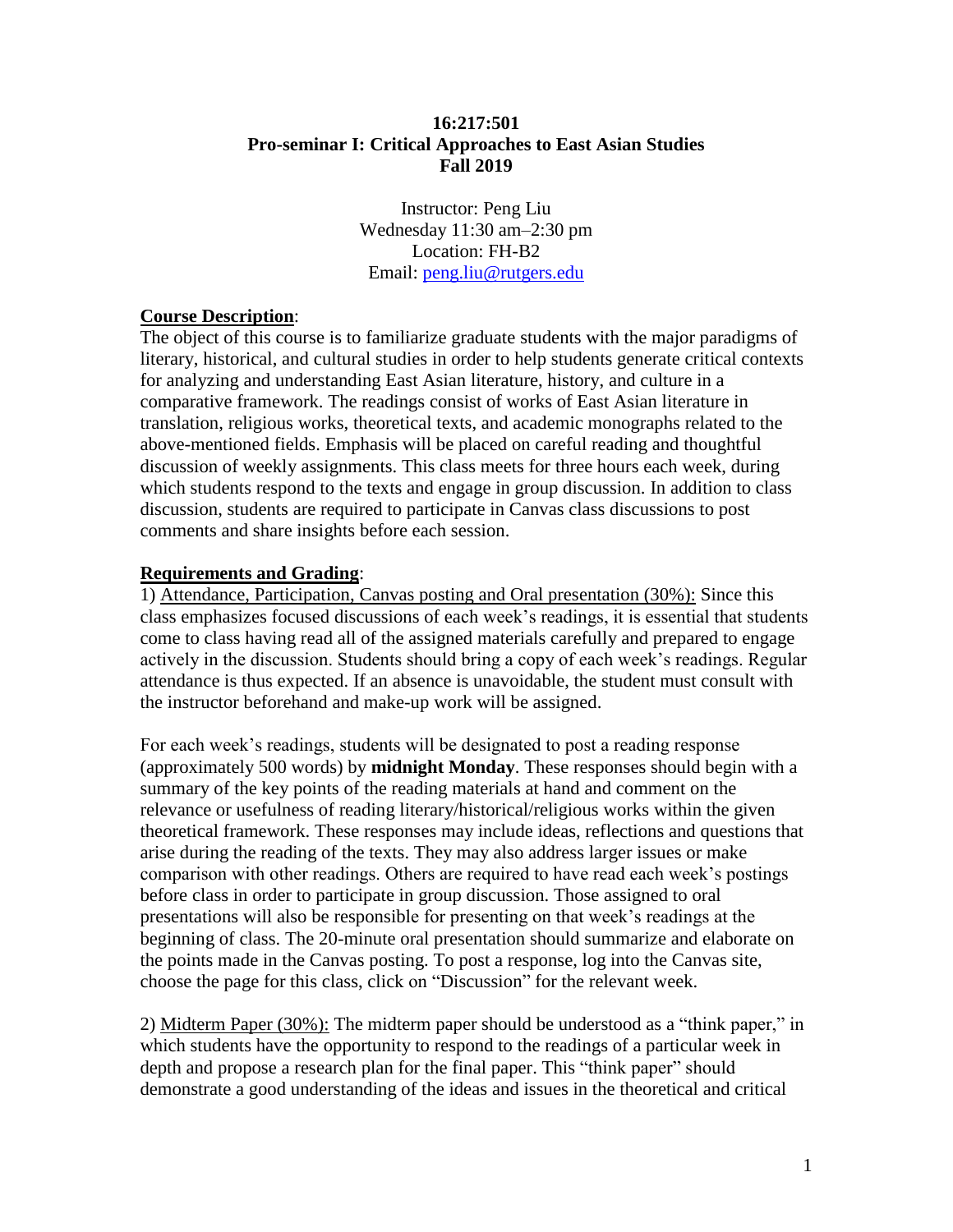texts and show original and careful reflection of these issues. Students are encouraged to consult with the instructor about their topic in advance. Students must retain a copy of the paper.

3) Final Paper (40%): Based on the midterm paper, students should compose a full research paper for the final. Everybody should utilize learned theories and ideas to dissect original sources. The paper should contain a clear argument. Students must retain a copy of the paper.

# **Academic Integrity:**

Under no circumstance will behaviors that violate academic integrity be tolerated. These behaviors include: cheating, fabrication, plagiarism, denying fellow students access to information or material, helping others to violate academic integrity, or purchasing essays online or otherwise. All violations will automatically receive no grade and be referred to the Office of Student Conduct. Please note that, in the case of plagiarism, ignorance of conventions of attribution and citation is not considered a mitigating circumstance.

## **Students with disabilities:**

It is the policy of Rutgers to make reasonable academic accommodations for qualified individuals with disabilities. If you have a disability and wish to request accommodations to complete your course requirements, please contact the Office of Disability Services and ask to speak with a Coordinator (848-445-6800 or [dsoffice@echo.rutgers.edu\)](mailto:dsoffice@echo.rutgers.edu) about accommodations**.**

# **Required Course Materials**:

Books to purchase: Michel Foucault, *History of Sexuality*, Volume 1, Vintage, 1990

Lothar Ledderose, *Ten Thousand Things: Module and Mass Production in Chinese Art*, Princeton University Press, 1999.

*The Peony Pavilion*, translated by Cyril Birch, Indiana University Press, 2002.

Other reading materials, including individual articles and book chapters, will be available for download at the course website. Students must bring a hard copy of the readings assigned for the particular class.

## **Schedule**

## **Week 1 (9/4): Introduction**

## **Week 2 (9/11): Modernity, Religion, and Literature**

Prasenjit Duara, "Knowledge and Power in the Discourse of Modernity: The Campaigns Against Popular Religion in Early Twentieth-Century China," *The Journal of Asian Studies* 50. no. 1 (Feb., 1991), 67–83.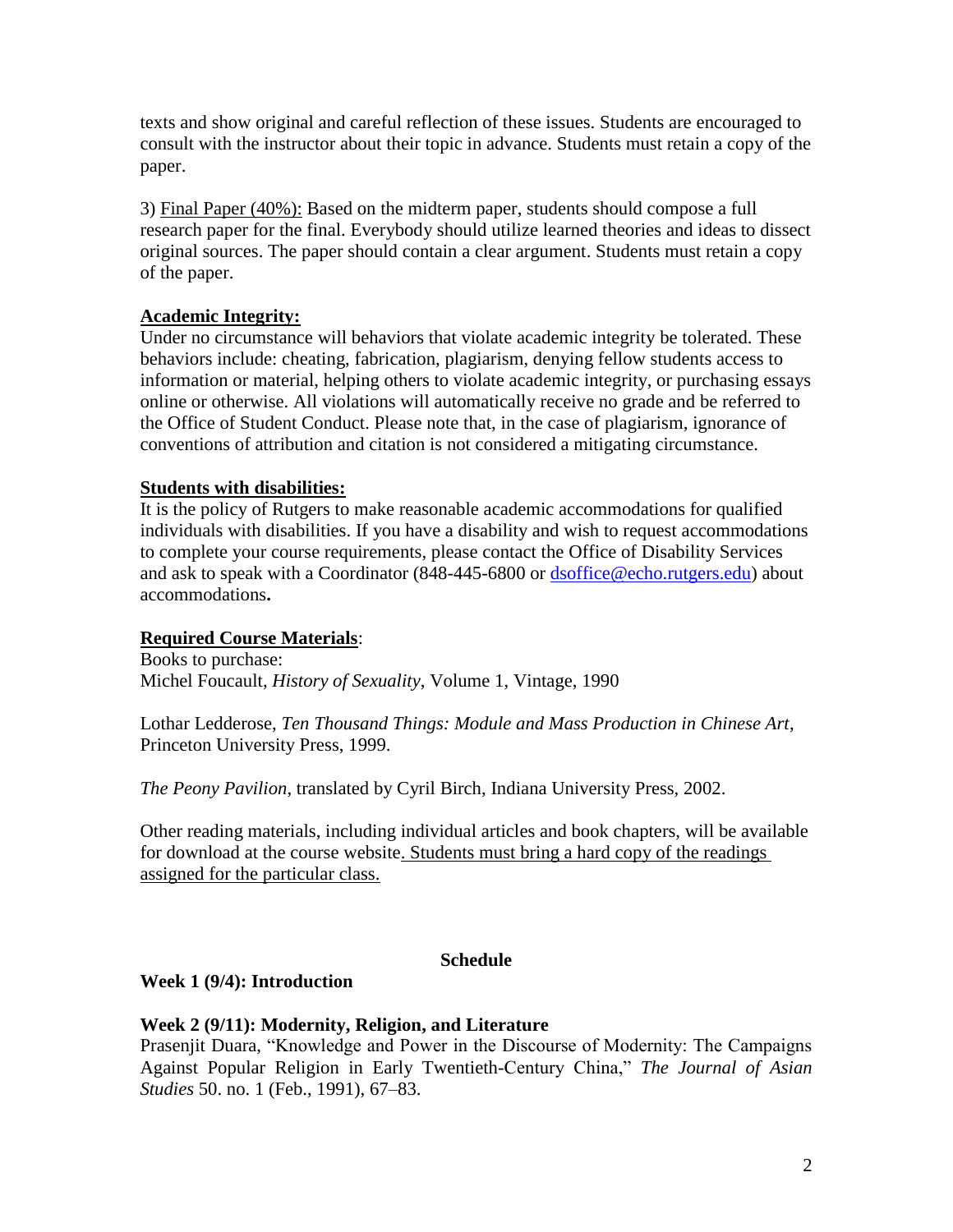Mark Meulenbeld, "Invention of the Novel: From Stage Act and Temple Ritual to Literary Text," in *Demonic Warfare: Daoism, Territorial Networks, and the History of A Ming Novel* (University of Hawai'i Press, 2015), 27–59.

Selections from *Water Margin*

## **Week 3 (9/18): Desire, Narrative, and Plot**

Peter Brooks, "Chapter 1: Reading for the Plot," "Chapter 2: Narrative Desire," in *Reading for the Plot: Design and Intention in Narrative* (Cambridge: Harvard University Press, 1992), 3–61.

Naifei Ding, *Obscene Things: Sexual Politics in* Jin Ping Mei, (Duke University Press, 2002), 195–223

*Plum in the Golden Vase* 金瓶梅, Chapters 1–8

## **Week 4 (9/25) Theories of the Novel**

M.M. Bakhtin, "Discourse in the Novel," in *The Dialogic Imagination, Four Essays*, edited by Michael Holquist and translated by Caryl Emerson and Michael Holquist, (Austin: University of Texas Press, 1981), pp. 259-300.

David T. Roy, "Introduction," in *The Plum in the Golden Vase: Volume One: The Gathering*, translated by David Tod Roy (Princeton: Princeton University Press, 1993), xvii-xlviii.

*The Plum in the Golden Vase* 金瓶梅, Chapters 51–60.

#### **Week 5 (10/2) Gender/Sexuality Matters**

Judith Butler, *Gender Trouble*, 1–46

Michel Foucault, *History of Sexuality*, Vol. 1, 51–132

Xu Wei, *Mulan Joins the Army*

## **Week 6 (10/9) No class, preparing for midterm paper**

**Midterm paper due 10/16**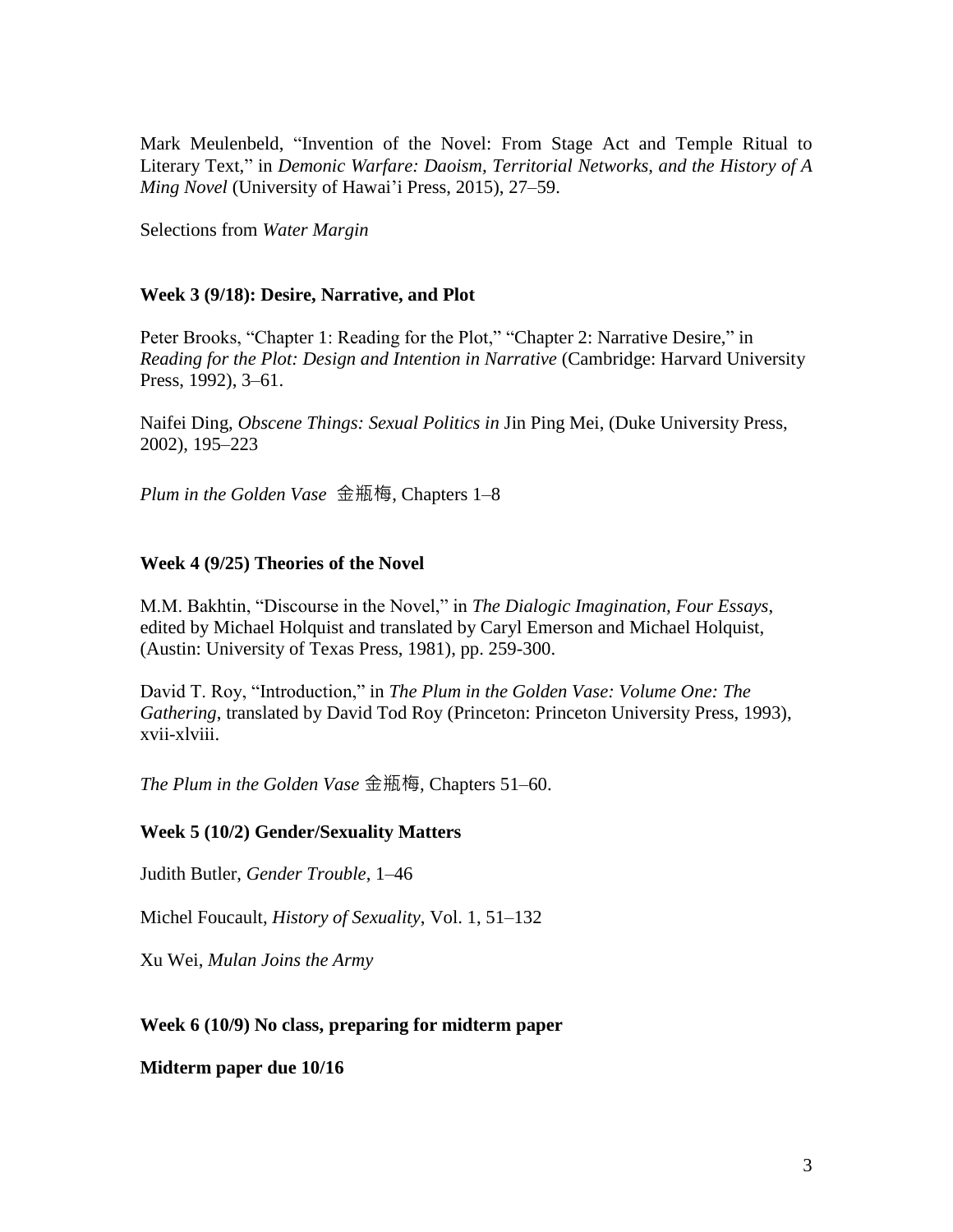#### **Week 7 (10/16) Performance, Gender, and Identity**

Joan Scott, "Gender as a Useful Category of Historical Analysis," *American Historical Review* 91:5 (1986): 1053-1075

Tina Lu, a chapter from *Persons, Roles, and Minds: Identity in Peony Pavilion and Peach Blossom Fan* (Stanford: Stanford University Press, 2001)

Tang Xianzu, *The Peony Pavilion*

Walter Benjamin, "On Painting, or Sign and Mark," in *The Work of Art in the Age of Its Technological Reproducibility, and Other Writings on Media*, Belknap Press, 2008

## **Week 8 (10/23) Language, Structuralism, and Poetry**

Ferdinand Saussure, *Course in General Linguistics*, 65–78, 100–122

Roman Jakobson, *Language in Literature*, 95–144

Roland Barthes, *Image, Music, Text*, 79–124

Stephen Owen, "Texts from the Early Period," "The Great Preface," in *Readings in Chinese Literary Though*t, (Harvard University Press, 1992), 19–56.

## **Week 9 (10/30) Traditional Chinese Poetics**

Stephen Owen, "Omen in the World: Meaning in the Chinese Lyric," in *Traditional Chinese Poetry and Poetics* (Madison: University of Wisconsin, 1985), 12-53.

"The Ospreys Cry" from the Classic of Poetry, in Stephen Owen's *An Anthology of Chinese Literature: Beginnings to 1911*

Wang Wei, "Zhongnan Mountain", 177; "Miscellaneous Poems," No. 2, 205; "The Deer Fence," 207; "Calling-Bird Brook," 209; in *How to Read Chinese Poetry.*

Li Shangyin, "Sui Palace," 191; "Untitled," 193; "Brocade Zither," 195; "Chang'e," 219; in *How to Read Chinese Poetry*.

## **Week 10 (11/6) Reception Theory**

Wendy Swartz, *Reading Philosophy, Writing Poetry: Intertextual Modes of Making Meaning in Early Medieval China*, Harvard University Asia Center, 2018, Chapters 5 & 6, 184–258

Tao Yuanming and Xie Lingyun, poems from *How to Read Chinese Poetry*, 121–140.